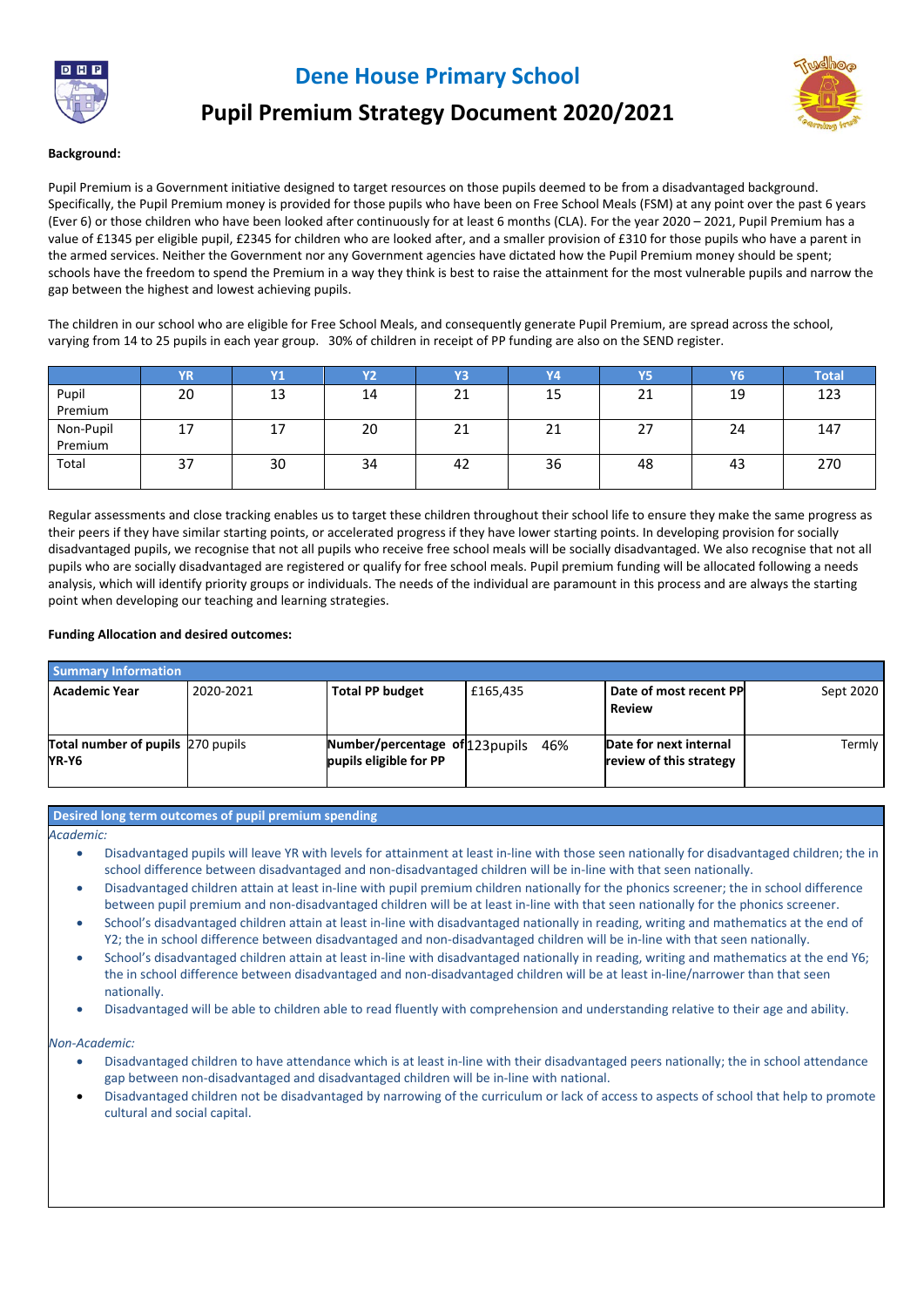# **Data Analysis:** *Published data: 2019 Data set (no 2020 data due to Coronavirus Pandemic)*

| <b>EYFS (%)</b> | <b>GLD</b> | Phonics |
|-----------------|------------|---------|
| All             | 69%        | 81%     |
| <b>PP</b>       | 46%        | 81%     |
| <b>Non PP</b>   | 84%        | 81%     |

| Key Stage 1 (%) | <b>Reading</b> | <b>Writing</b> | <b>Maths</b> |
|-----------------|----------------|----------------|--------------|
| All             | 62%            | 59%            | 65%          |
| PP              | 45%            | 45%            | 55%          |
| Non PP          | 70%            | 65%            | 70%          |

| Key Stage 2 (%) | <b>Reading</b> | <b>Writing</b> | <b>SPaG</b> | <b>Maths</b> |
|-----------------|----------------|----------------|-------------|--------------|
| All             | 59%            | 70%            | 64%         | 66%          |
| <b>PP</b>       | 56%            | 67%            | 50%         | 67%          |
| Non PP          | 62%            | 73%            | 73%         | 65%          |

| <b>Summary compared to NA</b> | <b>PP</b> | <b>PP Nationally</b> | <b>Non PP nationally</b> |
|-------------------------------|-----------|----------------------|--------------------------|
| <b>GLD</b>                    | 46%       | 56%                  | 75%                      |
| <b>Y1 Phonics</b>             | 81%       | 71%                  | 84%                      |
| <b>KS1 Reading</b>            | 45%       | 62%                  | 78%                      |
| <b>KS1 Writing</b>            | 45%       | 55%                  | 73%                      |
| <b>KS1 Maths</b>              | 55%       | 63%                  | 79%                      |
| <b>KS2 Reading</b>            | 56%       | 62%                  | 78%                      |
| <b>KS2 Writing</b>            | 67%       | 68%                  | 83%                      |
| <b>KS2 GPS</b>                | 50%       | 68%                  | 83%                      |
| <b>KS2 Maths</b>              | 67%       | 68%                  | 83%                      |

**Data Analysis:** *Performance over time (no 2020 data due to Coronavirus Pandemic)*

| <b>EYFS GLD Attainment</b> | <b>PP children</b> | Non-pp children | <b>Non PP nationally</b> |
|----------------------------|--------------------|-----------------|--------------------------|
| 2020-2021                  |                    |                 |                          |
| 2019-20                    |                    |                 |                          |
| 2018-19                    | 46%                | 84%             | 75%                      |
| 2017-18                    | 50%                | 71%             | 74%                      |

| <b>Phonics</b> | PP children | Non-pp children | <b>Non PP nationally</b> |
|----------------|-------------|-----------------|--------------------------|
| 2019-20        |             |                 |                          |
| 2018-19        | 81%         | 81%             | 84%                      |
| 2017-18        | 47%         | 83%             | 84%                      |

| <b>KS1 Reading</b> | <b>PP</b> children | Non-pp children | <b>Non PP nationally</b> |
|--------------------|--------------------|-----------------|--------------------------|
| 2019-20            |                    |                 |                          |
| 2018-19            | 45%                | 70%             | 78%                      |
| 2017-18            | 52%                | 74%             | 79%                      |

| <b>KS1 Writing</b> | <b>PP</b> children | Non-pp children | Non PP nationally |
|--------------------|--------------------|-----------------|-------------------|
| 2019-20            |                    |                 |                   |
| 2018-19            | 45%                | 65%             | 73%               |
| 2017-18            | 48%                | 74%             | 74%               |

| <b>KS1 Maths</b> | PP children | Non-pp children | <b>Non PP nationally</b> |
|------------------|-------------|-----------------|--------------------------|
| 2019-20          |             |                 |                          |
| 2018-19          | 55%         | 70%             | 79%                      |
| 2017-18          | 48%         | 78%             | 79%                      |

| <b>KS2 Reading Attainment</b> | <b>PP</b> children | Non-pp children | <b>Non PP nationally</b> |
|-------------------------------|--------------------|-----------------|--------------------------|
| 2019-20                       |                    |                 |                          |
| 2018-19                       | 56%                | 62%             | 78%                      |
| 2017-18                       | 56%                | 72%             | 80%                      |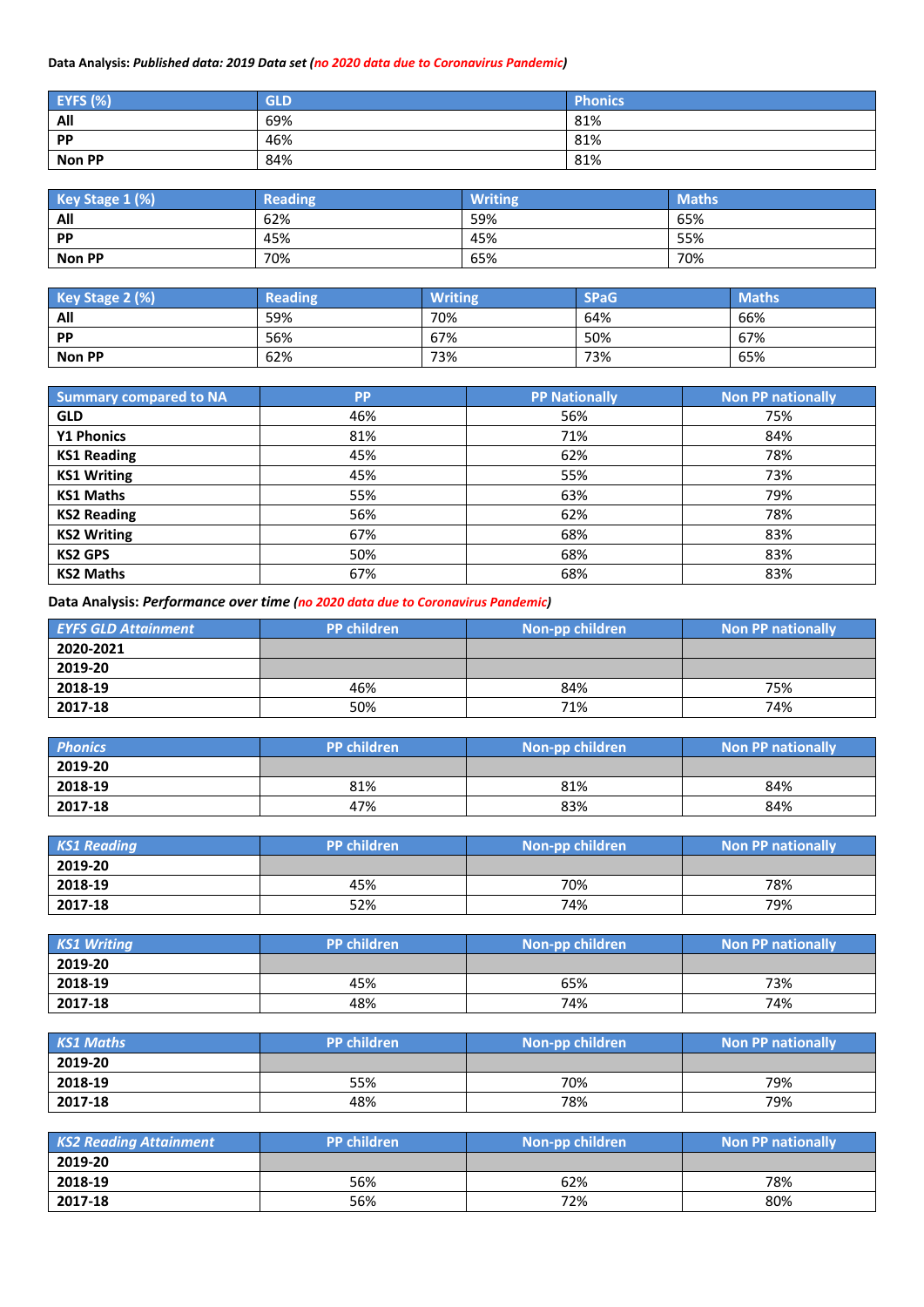| <b>KS2 Reading Progress</b> | <b>PP</b> children | Non-pp children | <b>Non PP nationally</b> |
|-----------------------------|--------------------|-----------------|--------------------------|
| 2019-20                     |                    |                 |                          |
| 2018-19                     | 0.1                | -0.5            | 0.3                      |
| 2017-18                     | 0.8                | U.Z             | 0.3                      |

| <b>KS2 Writing Attainment</b> | <b>PP children</b><br>Non-pp children |     | <b>Non PP nationally</b> |  |
|-------------------------------|---------------------------------------|-----|--------------------------|--|
| 2019-20                       |                                       |     |                          |  |
| 2018-19                       | 67%                                   | 73% | 83%                      |  |
| 2017-18                       | 63%                                   | 83% | 83%                      |  |

| <b>KS2 Writing Progress</b> | PP children                          | Non-pp children | <b>Non PP nationally</b> |
|-----------------------------|--------------------------------------|-----------------|--------------------------|
| 2019-20                     |                                      |                 |                          |
| 2018-19                     | 1.7                                  | Z.U             | U.J                      |
| 2017-18                     | າ 1<br>$\mathbf{z} \cdot \mathbf{r}$ | 2.4             | 0.2                      |

| <b>KS2 Maths Attainment</b> | <b>PP children</b> | Non-pp children | <b>Non PP nationally</b> |
|-----------------------------|--------------------|-----------------|--------------------------|
| 2019-20                     |                    |                 |                          |
| 2018-19                     | 67%                | 65%             | 83%                      |
| 2017-18                     | 70%                | 89%             | 81%                      |

| <b>KS2 Maths Progress</b> | PP children | Non-pp children | <b>Non PP nationally</b> |
|---------------------------|-------------|-----------------|--------------------------|
| 2019-20                   |             |                 |                          |
| 2018-19                   | $-1.9$      | -1.4            | U.J                      |
| 2017-18                   | 2.2         | 2.9             | 0.3                      |

| <b>KS2 Combined ARE</b> | <b>PP</b> children | Non-pp children | <b>Non PP nationally</b> |
|-------------------------|--------------------|-----------------|--------------------------|
| 2019-20                 |                    |                 |                          |
| 2018-19                 | 50%                | 54%             | 71%                      |
| 2017-18                 | 56%                | 72%             | 70%                      |

| <b>KS2 Combined GDS/HS</b> | <b>PP children</b> | Non-pp children | <b>Non PP nationally</b> |
|----------------------------|--------------------|-----------------|--------------------------|
| 2019-20                    |                    |                 |                          |
| 2018-19                    | 0%                 | 8%              | 13%                      |
| 2017-18                    | 4%                 | 22%             | 12%                      |

| <b>Attendance Data</b> | <b>PP</b> children | Non-pp children | <b>Non PP nationally</b> |
|------------------------|--------------------|-----------------|--------------------------|
| 2019-20                | 91.6%              | 94.4%           | 95%                      |
| 2018-19                | 93.7%              | 95.7%           | 95.7%                    |
| 2017-18                | 94.6%              | 95.9%           | 94.1%                    |

#### *Identified Barriers from data and observation in the previous year and over time*

**Barriers to future attainment (for pupils eligible for PP)**

Academic Barriers

Barrier A1: Pupils who are eligible for Pupil Premium do not enter early years at age related-expectations in communication and language. This means they need to make more progress than their peers to catch up over time and address issues with literacy.

Barrier A2: Pupils who are eligible for Pupil Premium have less experiences with early language and literacy meaning that there are gaps in their knowledge, understanding and skills resulting in slower progress in reading. Pupils who are eligible for Pupil Premium have less experiences with number skills meaning that there are gaps in their knowledge, understanding and skills resulting in slower progress in maths.

Barrier A3: Lack of parental engagement means not all pupils are encouraged to read at home or read regularly to an adult.

Non Academic Barriers

Barrier NA1: The emotional resilience of some pupils eligible for pupil premium is low when compared to their peers. This can affect their ability to concentrate on academic activities, especially when tasks are challenging.

Barrier NA2: Low attendance rates impact on the ability to access learning

Barrier NA3: Lack of sufficient funds at home to ensure access to a wide range of educational and cultural experiences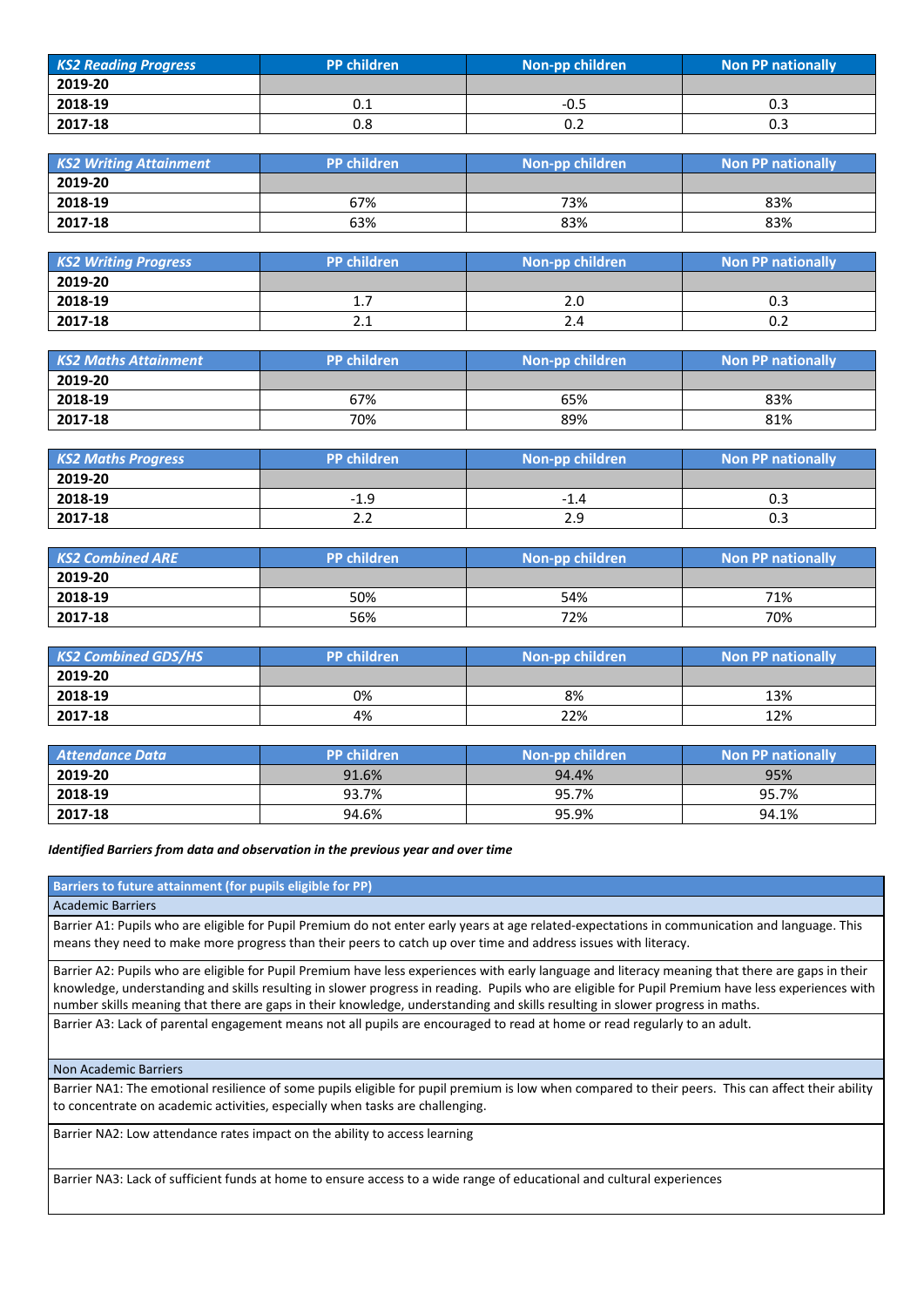#### **3 Tier strategy to addressing barriers based on research**

**For each barrier school adopts a 3 tier approach, based on the EEF Guide to the Pupil Premium, to consider how best to address this issue for pupils**

#### **Tier 1: Classroom factors**

- Ensure all pupils receive high quality teaching and support within lessons.
- Provide additional teaching assistants to support learning in the classroom when there is a risk of children falling behind
- Provide high quality resources for pupils to access, which motivate and inspire.

#### *Supporting Research/Evidence:*

- *High performing teachers – Research has found that allocating the best teachers to disadvantaged children can have a huge impact, much greater than the difference made for other pupils. (Improving the impact of teachers on pupil achievement, London School of Economics and Stanford University)*
- *High Quality first wave teaching – Research from the EEF shows that what happens in the classroom makes the biggest difference and that improving teaching quality leads to the greatest improvements (EEF Closing the Attainment Gap, 2018)*
- *Early intervention – Research shows that high-quality early years provision, with strong educational focus and activities to support early reading and language concepts is highly beneficial for disadvantaged children (The Pupil Premium Making it work in your school – Oxford School Improvement 2015).*
- *Flexibility – The Oxford University Press Pupil Premium report highlights the process of 'analysis, action, evaluation and review' as key to sustaining school improvement. They highlight the importance of using data to identify needs of PP children and explains the need to 'match strategies and interventions to current learning needs to prevent or close gaps*".

#### **Tier 2: Evidence based, time bound, targeted Intervention**

• Provide interventions for identified children, focusing on key aspects of development, basic skills, particularly reading and number skills.

#### *Supporting Research/Evidence:*

- *Targeted Intervention – In their 2018 'Closing the Attainment Gap' report, the EEF stated that 'Targeted small group and one - to one interventions have the potential for the largest immediate impact on attainment.'*
- *Flexibility – The Oxford University Press Pupil Premium report highlights the process of 'analysis, action, evaluation and review' as key to sustaining school improvement. They highlight the importance of using data to identify needs of PP children and explains the need to 'match strategies and interventions to current learning needs to prevent or close gaps*".

#### **Tier 3: Wider factors and considerations**

• Provide a wide range of opportunities for pupils to develop their self-confidence, self-esteem, social skills and their resilience.

#### *Supporting Research/Evidence:*

- *Extended Provision - Extended schools have been found to make a difference through breakfast clubs, after school programmes, multiagency teams in schools and parenting support. They help create the conditions under which improved teaching and learning approaches can work. (Extended services in practice – A summary of evaluation evidence for head teachers, DfE, 2011)*
- **Personal and Social skill -** Research into pupil resilience demonstrates that a key factor that helps disadvantaged children buck the trend and succeed in life against the odds is their strong personal and social skills… (Aiming high for children, HM Treasury and DfES, 2007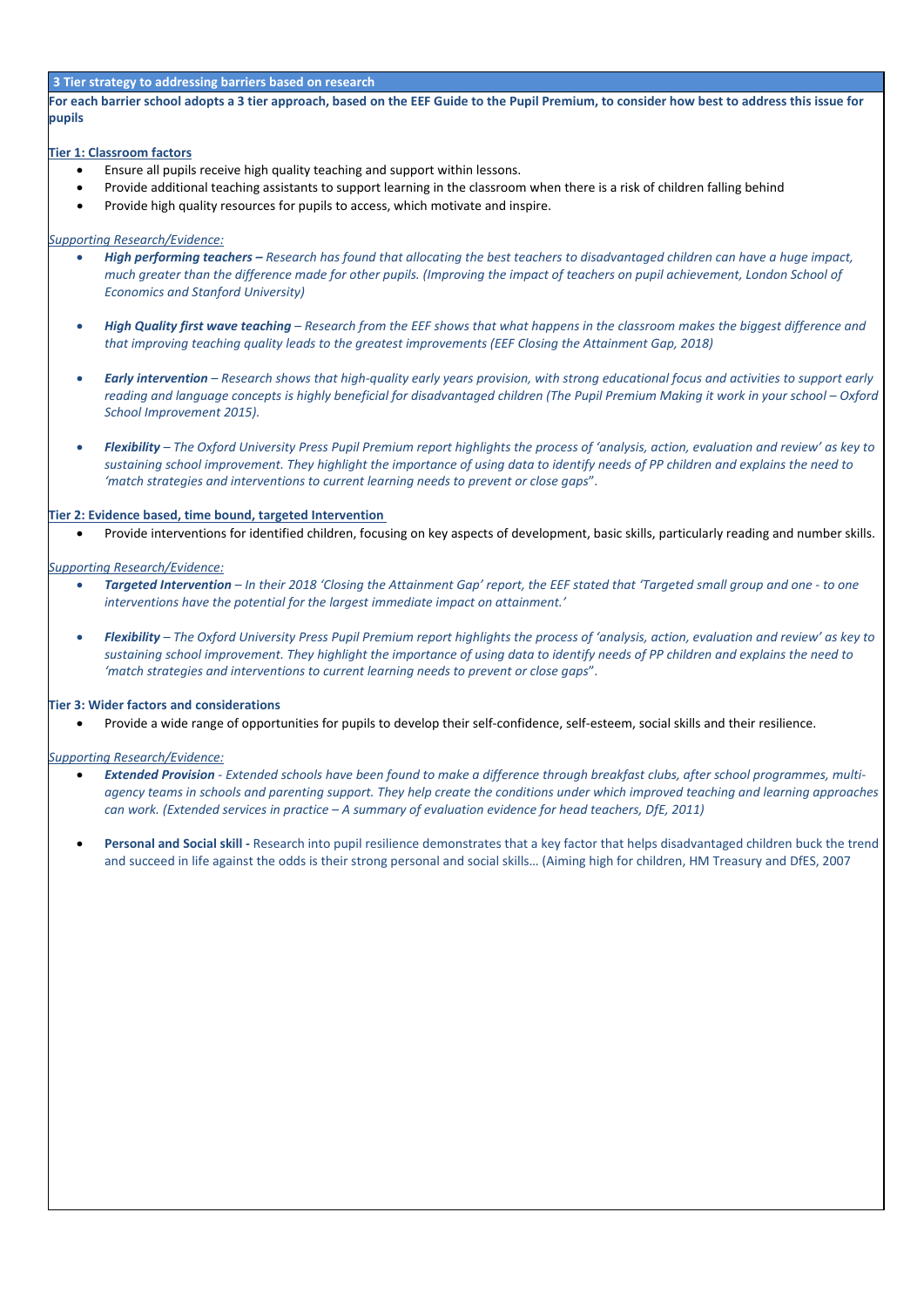### **How our Pupil Premium will be spent to address barriers:**

#### **Academic Barrier Spend:**

Barrier A1: Pupils who are eligible for Pupil Premium do not enter early years at age related-expectations in communication and language. This means they need to make more progress than their peers to catch up over time.

| Budget: £65,754                 | Action                                                                                                                                                                                                                                                                                                                                                                                                                                                                                                                                                                             | Spend             | <b>Desired impact</b>                                                                                                                                                                                                                                                                                                                                                                                                                                          | <b>Actual Impact</b>                                                                                                                                                                                                                                                                                                                                                                                                                                                                                                                                                                                                                                                                                                                                                                                                                                                                                                                                                                                                                                               |
|---------------------------------|------------------------------------------------------------------------------------------------------------------------------------------------------------------------------------------------------------------------------------------------------------------------------------------------------------------------------------------------------------------------------------------------------------------------------------------------------------------------------------------------------------------------------------------------------------------------------------|-------------------|----------------------------------------------------------------------------------------------------------------------------------------------------------------------------------------------------------------------------------------------------------------------------------------------------------------------------------------------------------------------------------------------------------------------------------------------------------------|--------------------------------------------------------------------------------------------------------------------------------------------------------------------------------------------------------------------------------------------------------------------------------------------------------------------------------------------------------------------------------------------------------------------------------------------------------------------------------------------------------------------------------------------------------------------------------------------------------------------------------------------------------------------------------------------------------------------------------------------------------------------------------------------------------------------------------------------------------------------------------------------------------------------------------------------------------------------------------------------------------------------------------------------------------------------|
| Tier 1: Classroom               | Training/CPD:<br>Provide training linked to<br>$\bullet$<br>book talk through PEERS<br>(Prompt, Evaluate, Expand,<br>Repeat prompt) and early<br>language development<br>through the CROWD<br>approach (Completion -<br>leave blanks at the end of<br>sentences, Recall, Open<br>ended, Who? What?<br>When? Where?, Distancing<br>- connecting books to life<br>experiences)<br>Staff deployment:<br>Additional staffing to allow<br>for low pupil-adult ratio in<br>EYFS and Y1 so there are<br>more interactions and<br>opportunities to model<br>language and<br>communication. | £500<br>£34,654   | Measurable:<br>PP outcomes to be in-line<br>with PP children nationally<br>and close to non-pp<br>children in school in ELGs<br>linked to C&L<br>Observed:<br>Earlier diagnosis of pupil<br>difficulty linked to<br>language<br>More inclusive and more<br>$\bullet$<br>personal teaching based<br>on language and<br>communication<br>developmental needs<br>More opportunity for<br>$\bullet$<br>pupil interactions both<br>with their peers and<br>adults.  | Actions not completed due to Covid-19 Lock<br>Down.<br>Due to the impact of Covid-19 Lock Down a<br>number of actions were not completed.<br>Priorities were adapted to meet the needs of<br>the children. Actions completed/outcomes of<br>completed actions can be seen below.<br>Staffing was organized to provide lower<br>pupil-adult ratio in EYFS and Y1. Higher<br>staffing enabled the acquisition of essential<br>language, literacy and mathematics skills to<br>be prioritized within provision and through<br>targeted work at an age/stage appropriate<br>level.<br>During the autumn and summer terms, TAs<br>delivered interventions each afternoon,<br>targeting PP children. Progress, during the<br>time children have been in school, has been<br>maximized. However, progress was<br>adversely affected by lock down (Jan-March<br>2021). During this time, progress was much<br>slower and in some cases learning showed a<br>decline in standards, as evidenced in post<br>lock down assessments compared to Sept-<br>Dec 2020 assessments. |
| Tier 2:<br>Intervention         | Staff deployment:<br>In EYFS we will run the NELI<br>$\bullet$<br>programme to improve<br>communication and<br>language. Taking into<br>account the starting points<br>of children.<br>SALT interventions based<br>$\bullet$<br>on analysis of specific<br>needs.                                                                                                                                                                                                                                                                                                                  | £18,000           | Measurable:<br>14/23 61% children to<br>$\bullet$<br>reach GLD in C&L.<br>Observed:<br>Children communicate<br>effectively and reach key<br>milestones in language<br>development.                                                                                                                                                                                                                                                                             | Due to the impact of Covid-19 Lock Down a<br>number of actions were not completed<br>consistently throughout the year.<br>NELI intervention data shows that out<br>of the 10 PP pupils who took part in the<br>intervention, 100% achieved the targets<br>set within the allocated timeframe.<br>Improvements were made in spoken<br>language, understanding of new words,<br>listening skills and expressive language.                                                                                                                                                                                                                                                                                                                                                                                                                                                                                                                                                                                                                                            |
| Tier 3: Wider<br>considerations | Other:<br>SALT support for children<br>$\bullet$<br>with additional<br>communication and<br>language needs that<br>cannot be accounted for<br>through lack of<br>experiences.<br>Provide a rich range of<br>$\bullet$<br>experiences within<br>provision, through<br>resourcing, visits and<br>visitors to enrich children's<br>experiences and<br>motivation to<br>communicate and interact.                                                                                                                                                                                      | £1,600<br>£11,000 | Measurable:<br>SALT interventions have<br>$\bullet$<br>clear impact and children<br>meet targets (see SALT<br>targets/outcomes)<br>Observed:<br>Children talk readily about<br>$\bullet$<br>the experiences they have<br>had in school and also<br>about their interests.<br>Children can communicate<br>$\bullet$<br>their knowledge and<br>understanding of different<br>concepts<br>Children meet key<br>$\bullet$<br>milestones in language<br>development | Due to the impact of Covid-19 Lock<br>Down actions were limited. Covid-19<br>restrictions and Lock Down, limited<br>opportunities for children to access a<br>rich range of experiences.<br>Visitors<br>PE coaching (SSP)<br>$\bullet$<br>MindfulMinis (SEMH)<br>$\bullet$<br>HoopStarz<br>$\bullet$<br>Beach Day<br>$\bullet$<br><b>TEAMs/Zoom Experiences</b><br>Pantomime<br>$\bullet$<br><b>Music Concerts for Schools:</b><br>$\bullet$<br>Jingle Bells Band<br>$\circ$<br><b>Christmas Cracker Brass</b><br>$\circ$<br>Band                                                                                                                                                                                                                                                                                                                                                                                                                                                                                                                                  |

Barrier A2: Pupils who are eligible for Pupil Premium have less experiences with early language and literacy meaning that there are gaps in their knowledge, understanding and skills resulting in slower progress in reading.

Pupils who are eligible for Pupil Premium have less experiences with number skills meaning that there are gaps in their knowledge, understanding and skills resulting in slower progress in maths.

Budget: £50,630 Action Spend Desired impact Actual Impact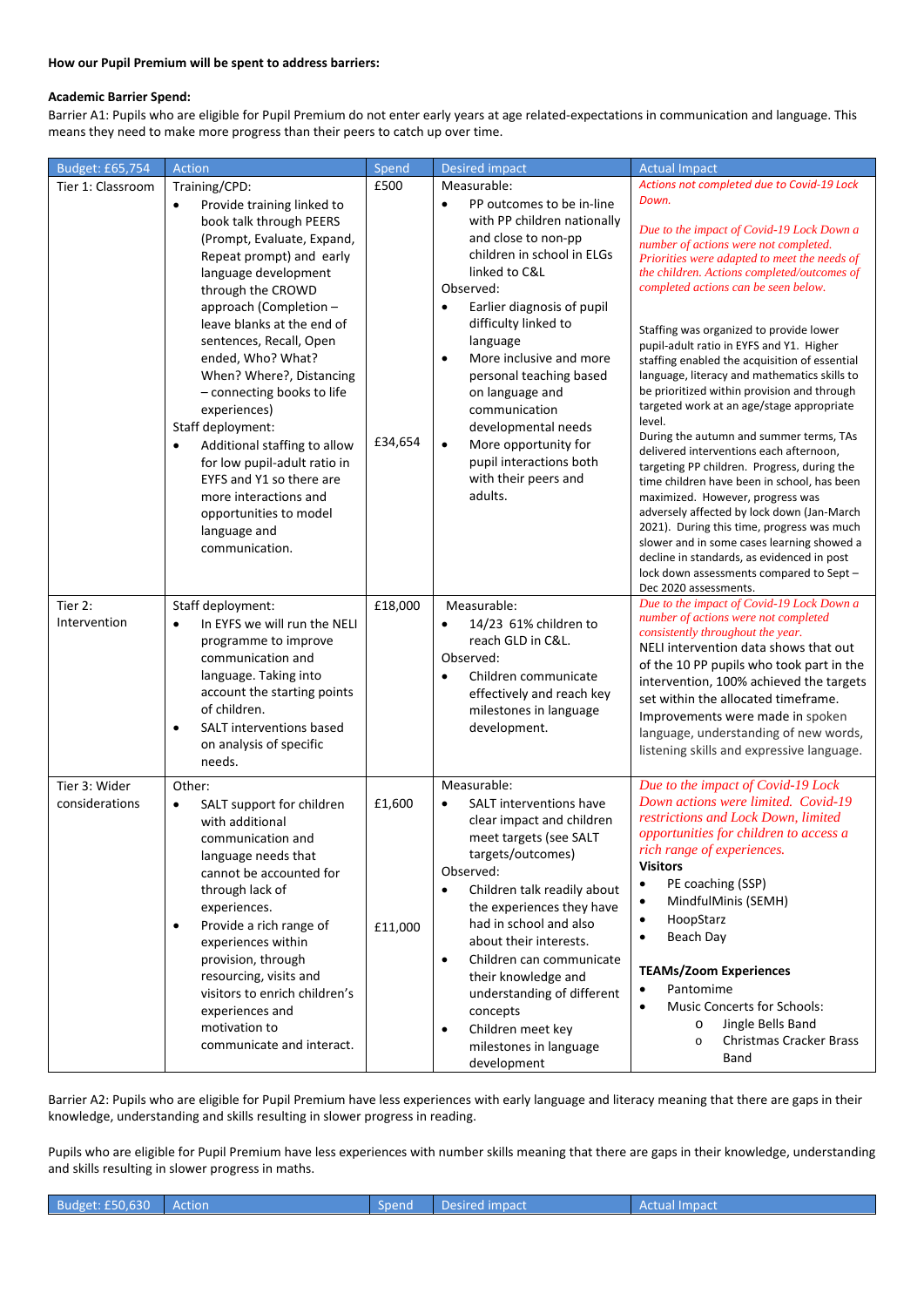| Tier 1: Classroom | Training/CPD:                                       | £1,500  | Measurable:                                                       | Due to the impact of Covid-19 Lock Down a                                                   |
|-------------------|-----------------------------------------------------|---------|-------------------------------------------------------------------|---------------------------------------------------------------------------------------------|
|                   | Provide RWI training for all                        |         | Reading and maths<br>$\bullet$                                    | number of actions were not completed.<br>Priorities were adapted to meet the needs of       |
|                   | staff so that all members of                        |         | outcomes to be in-line                                            | the children. Progress and attainment                                                       |
|                   | staff have a secure                                 |         | with NA at the end of KS1                                         | outcomes have been adversely affected due to                                                |
|                   | understanding of the                                |         | and KS2 for all groups of                                         | the pandemic.                                                                               |
|                   | progress of skills and can                          |         | pupils.                                                           | All staff trained in RWI and teaching in                                                    |
|                   | teach effectively and                               |         | Progress in reading and<br>$\bullet$                              | this area is consistent.                                                                    |
|                   | intervene early                                     |         | maths is in-line with PP                                          |                                                                                             |
|                   | Whole staff training on new<br>٠                    |         | children nationally in                                            |                                                                                             |
|                   | reading sequence to                                 |         | reading.                                                          | CPD: The English lead delivered CPD                                                         |
|                   | improve reading                                     |         | PP children make good<br>$\bullet$<br>progress in reading fluency | and 1:1 support for staff regarding the                                                     |
|                   | comprehension:<br>Developing skills<br>$\circ$      |         | and comprehension skills                                          | new reading sequence. This has                                                              |
|                   | Going deeper<br>$\circ$                             |         | relative to their starting                                        | further strengthened reading systems                                                        |
|                   | Personal<br>$\circ$                                 |         | points                                                            | and sequences ensuring children read                                                        |
|                   | Response                                            |         | PP children make good<br>$\bullet$                                | regularly and focus on key skills, in a                                                     |
|                   | Discussion/debate<br>$\circ$                        |         | progress in basic skills                                          | progressive manner, for periods of                                                          |
|                   |                                                     |         | relative to their starting                                        | time. The new reading sequence is                                                           |
|                   | Provide CPD for teaching<br>٠                       |         | points                                                            | being delivered in-line with guidance                                                       |
|                   | and assessing progress in                           |         |                                                                   | and training.                                                                               |
|                   | arithmetic and promote                              |         | Observed:                                                         |                                                                                             |
|                   | approaches for helping                              |         | Greater engagement in                                             |                                                                                             |
|                   | children commit learning                            |         | reading                                                           | CPD: Maths lead delivered training to<br>all staff to introduce the basic skills            |
|                   | and knowledge of number                             |         | Better monitoring of pupil<br>$\bullet$                           | tracker. Training around acquisition of                                                     |
|                   | facts to long term memory.                          |         | progress in reading                                               | basic skills, frequency of dedicated                                                        |
|                   | Provide guidance on how to<br>$\bullet$             |         | Earlier diagnosis of pupil<br>$\bullet$                           | sessions and tracking of skills.                                                            |
|                   | use the new tracking                                |         | difficulty with reading                                           |                                                                                             |
|                   | system for maths basic                              |         | More inclusive and more<br>$\bullet$                              | Induction to systems and 1:1 support                                                        |
|                   | skills.                                             |         | personal teaching of                                              | has been provided on a needs basis.                                                         |
|                   | Provide guidance on<br>$\bullet$                    |         | reading approaches                                                | This has included demonstration                                                             |
|                   | progression in acquisition of                       |         | The quality of<br>$\bullet$                                       | lessons, planning discussions and                                                           |
|                   | basic skills and facts;                             |         | learning/work improves in                                         | observations.                                                                               |
|                   | introduce teaching methods                          |         | reading                                                           |                                                                                             |
|                   | to ensure children learn and<br>remember key number |         | More opportunity for<br>$\bullet$<br>pupil-pupils and pupil-      | Skills are now being tracked effectively.                                                   |
|                   | facts.                                              |         | adult interactions                                                |                                                                                             |
|                   | Revisit approaches for<br>$\bullet$                 |         |                                                                   | • Every class had a teacher and a                                                           |
|                   | deepening children's                                |         | All teachers are using<br>$\bullet$                               | Teaching Assistant each morning to                                                          |
|                   | understanding of                                    |         | school's agreed systems                                           | provide extra support in the core                                                           |
|                   | mathematics through                                 |         | for teaching arithmetic                                           | subject areas of reading, writing and<br>maths.                                             |
|                   | application in different                            |         | and promoting the                                                 |                                                                                             |
|                   | contexts and situations:                            |         | retention of basic number                                         | • Extra support enabled small group                                                         |
|                   | problem solving and                                 |         | skills and facts in all                                           | teaching at a stage appropriate level                                                       |
|                   | reasoning.                                          |         | classes                                                           | for those PP children who needed an                                                         |
|                   |                                                     |         | Teaching systems and<br>$\bullet$                                 | adapted/differentiated curriculum; in                                                       |
|                   |                                                     |         | guidance are followed                                             | EYFS, staffing for mornings is higher to                                                    |
|                   | Staff deployment:                                   |         | precisely in all classes                                          | prioritise the acquisition of essential                                                     |
|                   | Additional staffing to allow<br>$\bullet$           | £29,000 | Approaches for<br>$\bullet$                                       | language, literacy and mathematics                                                          |
|                   | for low pupil-adult ratio in                        |         | challenging more able are                                         | skills in the first years of school. During                                                 |
|                   | lessons in all classes Y1-Y6.                       |         | in place in all classes                                           | afternoons, TAs delivered                                                                   |
|                   | This will allow for targeted                        |         | The quality of<br>$\bullet$                                       | interventions, targeting PP children, as                                                    |
|                   | in-class support and small                          |         | learning/work improves in<br>reading                              | well as supporting these children with                                                      |
|                   | group teaching in reading,                          |         | Early identification of<br>$\bullet$                              | learning within the wider curriculum.                                                       |
|                   | writing and maths.<br>Additional staffing also      |         | children who require                                              |                                                                                             |
|                   | $\bullet$<br>ensures the social and                 |         | additional support in                                             | Indications show that PP children have<br>made clear gains in their word                    |
|                   | emotional needs of the                              |         | acquiring basic skills                                            | recognition and fluency skills.                                                             |
|                   | children are addressed.                             |         |                                                                   |                                                                                             |
|                   |                                                     |         |                                                                   |                                                                                             |
|                   |                                                     |         |                                                                   |                                                                                             |
| Tier 2:           | Training/CPD:                                       |         | Measurable:                                                       | Due to the impact of Covid-19 Lock Down a                                                   |
| Intervention      | Reading Plus - targeted<br>$\bullet$                |         | Baselines will be taken<br>$\bullet$                              | number of actions were not completed.                                                       |
|                   | intervention training                               |         | prior to all interventions                                        | Priorities were adapted to meet the needs of<br>the children. Actions completed/outcomes of |
|                   |                                                     |         | and the impact of adult                                           | completed actions can be seen below.                                                        |
|                   | Staff deployment:                                   |         | led programmes will be                                            |                                                                                             |
|                   | TAs deployed specifically to<br>٠                   | £14,000 | measured using exit data                                          |                                                                                             |
|                   | provide reading/maths                               |         | on completion of the                                              |                                                                                             |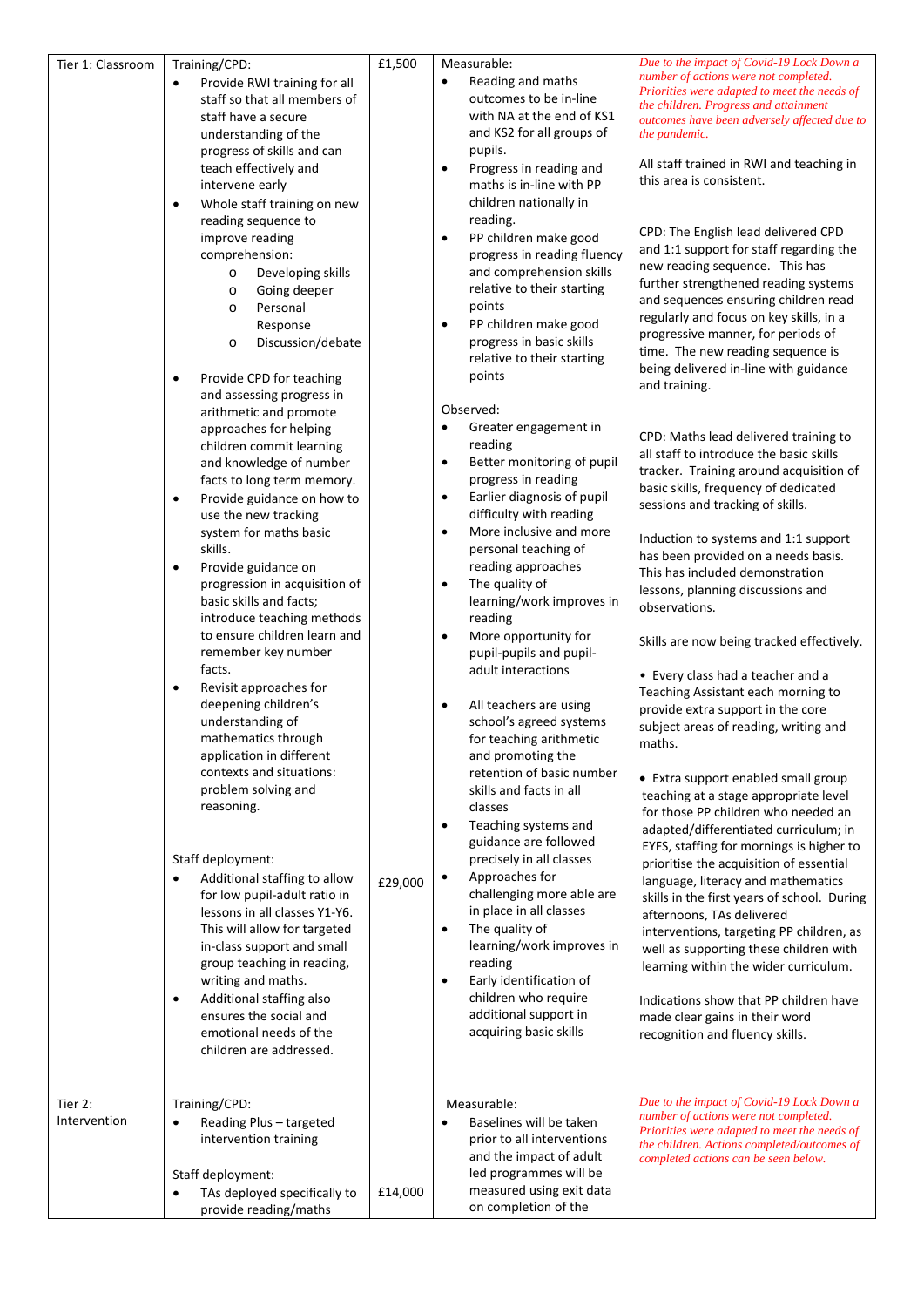|                                 | intervention and target<br>children for:<br>$\circ$ 1:1 reading practice<br>o RWI intervention small<br>group/1:1 to develop<br>sound knowledge and<br>fluency<br>o 1:1 Paired Reading<br>intervention to develop<br>fluency<br>o Cracking<br>Comprehension to<br>accelerate progress for<br>slower moving readers<br>in Y3 and Y4.<br>o Reading Plus<br>intervention to<br>accelerate progress for<br>slower moving readers<br>in Y5 and Y6.<br>o Maths fluency<br>programme<br>o Nifty Fifty<br>o Purple Mash - Monster<br>Multiplication<br>o Focus of interventions<br>identified from Maths<br><b>Basics Tracking Grid.</b> |                  | intervention-<br>improvements to be<br>evidenced.<br>Observed:<br>Improved reading fluency.<br>$\bullet$<br>Gaps in knowledge,<br>$\bullet$<br>understanding and skills<br>are addressed.<br>Improved maths fluency.<br>$\bullet$<br>Children who require<br>$\bullet$<br>additional support in<br>acquiring basic skills are<br>identified and<br>support/intervention<br>systems implemented | Reading intervention data shows that<br>73% of PP children achieved<br>intervention targets set within the<br>allocated timeframe with<br>improvements evident in word reading,<br>fluency and comprehension.                                                                                                                                                                                                                                                                                                                                                 |
|---------------------------------|----------------------------------------------------------------------------------------------------------------------------------------------------------------------------------------------------------------------------------------------------------------------------------------------------------------------------------------------------------------------------------------------------------------------------------------------------------------------------------------------------------------------------------------------------------------------------------------------------------------------------------|------------------|------------------------------------------------------------------------------------------------------------------------------------------------------------------------------------------------------------------------------------------------------------------------------------------------------------------------------------------------------------------------------------------------|---------------------------------------------------------------------------------------------------------------------------------------------------------------------------------------------------------------------------------------------------------------------------------------------------------------------------------------------------------------------------------------------------------------------------------------------------------------------------------------------------------------------------------------------------------------|
| Tier 3: Wider<br>considerations | Other<br>X45 Licences for Reading<br>$\bullet$<br>plus<br>Reading resources matched<br>$\bullet$<br>to stage and interest<br>purchases                                                                                                                                                                                                                                                                                                                                                                                                                                                                                           | £3,000<br>£3,130 | Measurable:<br>Children reading accuracy<br>$\bullet$<br>and rate improves at a<br>quicker rate than their<br>chronological age.<br>Observed:<br>Improved reading fluency.<br>$\bullet$<br>Gaps in knowledge,<br>$\bullet$<br>understanding and skills<br>are addressed.                                                                                                                       | Licenses purchased. Reading Plus has<br>been used by Years 5&6 throughout the<br>year to support teaching and learning<br>and develop reading fluency and<br>comprehension skills.<br>Data shows that the majority of<br>children, who access the program, are<br>making clear gains in their learning.<br>A number of reading resources have<br>been purchased matched to stage and<br>pupil interest including age/stage<br>appropriate: reading books, Dream<br>Reads, class novels, subject specific<br>non-fiction books and class library<br>resources. |

Barrier A3: Lack of parental engagement means not all pupils are encouraged to read at home or read regularly to an adult

| Budget: £5,620    | Action                                                                                                                                                                                                                                                                                                                                                                       | Spend  | <b>Desired impact</b>                                                                                                                                                                               | <b>Actual Impact</b>                                                                                                                                                                                                                                                                                                                                                                                                                                                                          |
|-------------------|------------------------------------------------------------------------------------------------------------------------------------------------------------------------------------------------------------------------------------------------------------------------------------------------------------------------------------------------------------------------------|--------|-----------------------------------------------------------------------------------------------------------------------------------------------------------------------------------------------------|-----------------------------------------------------------------------------------------------------------------------------------------------------------------------------------------------------------------------------------------------------------------------------------------------------------------------------------------------------------------------------------------------------------------------------------------------------------------------------------------------|
| Tier 1: Classroom | Reading corners developed<br>and resourced with<br>engaging books<br>Teachers share novels at<br>the end of the day to<br>widen reading experiences<br>and support the<br>development of a love for<br>reading.<br>Class novels chosen to<br>engage children in reading,<br>provide a variation in the 7<br>story plots and to build<br>knowledge of these across<br>school. | £2,120 | Observed:<br>Children are eager to read<br>in school<br>Children develop an<br>٠<br>understanding of the<br>variety of reading<br>materials available<br>Children develop a love of<br>٠<br>reading | A number of books have been<br>purchased to develop reading corners<br>in-line with pupil interests and to widen<br>reading experiences.<br>A strong reading curriculum has been<br>established based on the "7 core plots"<br>principles. Class novels are shared at<br>the end of each day. Pupil voice shows<br>that children enjoy engaging with class<br>novels. Children talk positively about<br>the stories they have read and are keen<br>to discuss different aspects of the texts. |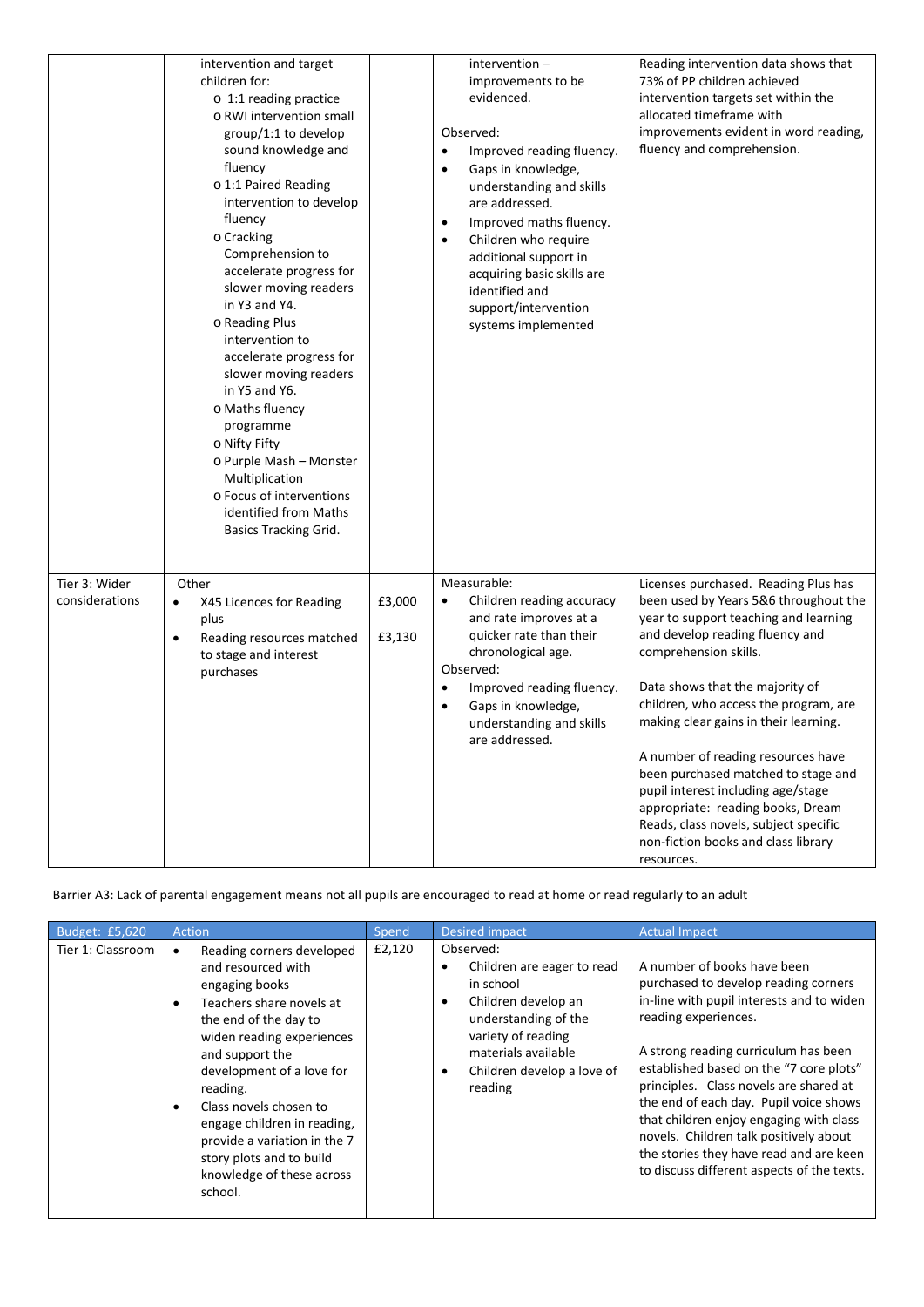| $\bullet$                                                                                                                                                                                                                                                                                                                                                                                 | As                  | Measurable:                                                                                                                                                                                                                                                                                                                                                                                               | Due to the impact of Covid-19 Lock Down a                                                                                                                                                                                                                                                                                                                                                                                                                                                                                                 |
|-------------------------------------------------------------------------------------------------------------------------------------------------------------------------------------------------------------------------------------------------------------------------------------------------------------------------------------------------------------------------------------------|---------------------|-----------------------------------------------------------------------------------------------------------------------------------------------------------------------------------------------------------------------------------------------------------------------------------------------------------------------------------------------------------------------------------------------------------|-------------------------------------------------------------------------------------------------------------------------------------------------------------------------------------------------------------------------------------------------------------------------------------------------------------------------------------------------------------------------------------------------------------------------------------------------------------------------------------------------------------------------------------------|
| Children who aren't<br>supported with reading at<br>home will read x3 in school<br>Training/CPD:<br>Reading Plus - targeted<br>$\bullet$<br>intervention training<br>Staff deployment:<br>TAs deployed specifically to<br>$\bullet$<br>provide reading<br>intervention and target<br>children for:<br>$\circ$ 1:1 reading practice<br>o RWI intervention small<br>group/1:1 to develop    | above               | Improved reading fluency<br>$\bullet$<br>and comprehension for all<br>children.<br>Gaps in knowledge,<br>$\bullet$<br>understanding and skills<br>are addressed so reading<br>scores will be improved.<br>Observed:<br>Children have regular<br>$\bullet$<br>reading practice.<br>Improved reading fluency.<br>$\bullet$<br>Gaps in knowledge,<br>$\bullet$<br>understanding and skills<br>are addressed. | number of actions were not completed.<br>Priorities were adapted to meet the needs of<br>the children. Actions completed/outcomes of<br>completed actions can be seen below.<br>Children who weren't reading at home<br>were targeted for extra reading in<br>school. This ensured children engaged<br>in regular reading practice and<br>supported the development of reading<br>fluency. 1:1 targeted support<br>continued during lock down via Teams.<br>Reading intervention data shows that<br>73% of PP children achieved           |
| fluency<br>o 1:1 Paired Reading<br>intervention to<br>develop fluency<br>o Cracking                                                                                                                                                                                                                                                                                                       |                     |                                                                                                                                                                                                                                                                                                                                                                                                           | intervention targets set within the<br>allocated timeframe with<br>improvements evident in word reading,<br>fluency and comprehension.                                                                                                                                                                                                                                                                                                                                                                                                    |
| Comprehension to<br>accelerate progress for<br>slower moving readers<br>in Y3 and Y4.<br>o Reading Plus<br>intervention to<br>accelerate progress for<br>slower moving readers<br>in Y5 and Y6.<br>o Maths fluency<br>programme<br>o Nifty Fifty<br>o Purple Mash -<br><b>Monster Multiplication</b><br>o Focus of interventions<br>identified from Maths<br><b>Basics Tracking Grid.</b> |                     |                                                                                                                                                                                                                                                                                                                                                                                                           | Maths intervention data shows that<br>84% of PP children achieved<br>intervention targets set within the<br>allocated timeframe with<br>improvements evident in fluency,<br>multiplication tables recall and<br>calculation skills.                                                                                                                                                                                                                                                                                                       |
| ERIC (Everyone Reading in<br>$\bullet$<br>Class) Reading<br>workshops/letters/<br>resources/parental training<br>focusing on how to support<br>children with reading and<br>understanding at home.<br>Dream Read scheme to be<br>$\bullet$<br>developed across school.                                                                                                                    | £500<br>£3,000      | Observed:<br>Improved reading fluency<br>$\bullet$<br>and comprehension for all<br>children.                                                                                                                                                                                                                                                                                                              | Due to the impact of Covid-19 Lock Down a<br>number of actions were not completed as<br>intended. Priorities were adapted to meet the<br>needs of the children. Actions<br>completed/outcomes of completed actions<br>can be seen below.<br>Information has been shared with<br>parents regarding supporting reading at<br>home. Specific information regarding<br>RWI has also been shared.<br>The Dream Read scheme is ongoing in<br>EYFS and books have been purchased to<br>begin sharing these home readers in<br>Year 1 and Year 2. |
|                                                                                                                                                                                                                                                                                                                                                                                           | sound knowledge and |                                                                                                                                                                                                                                                                                                                                                                                                           |                                                                                                                                                                                                                                                                                                                                                                                                                                                                                                                                           |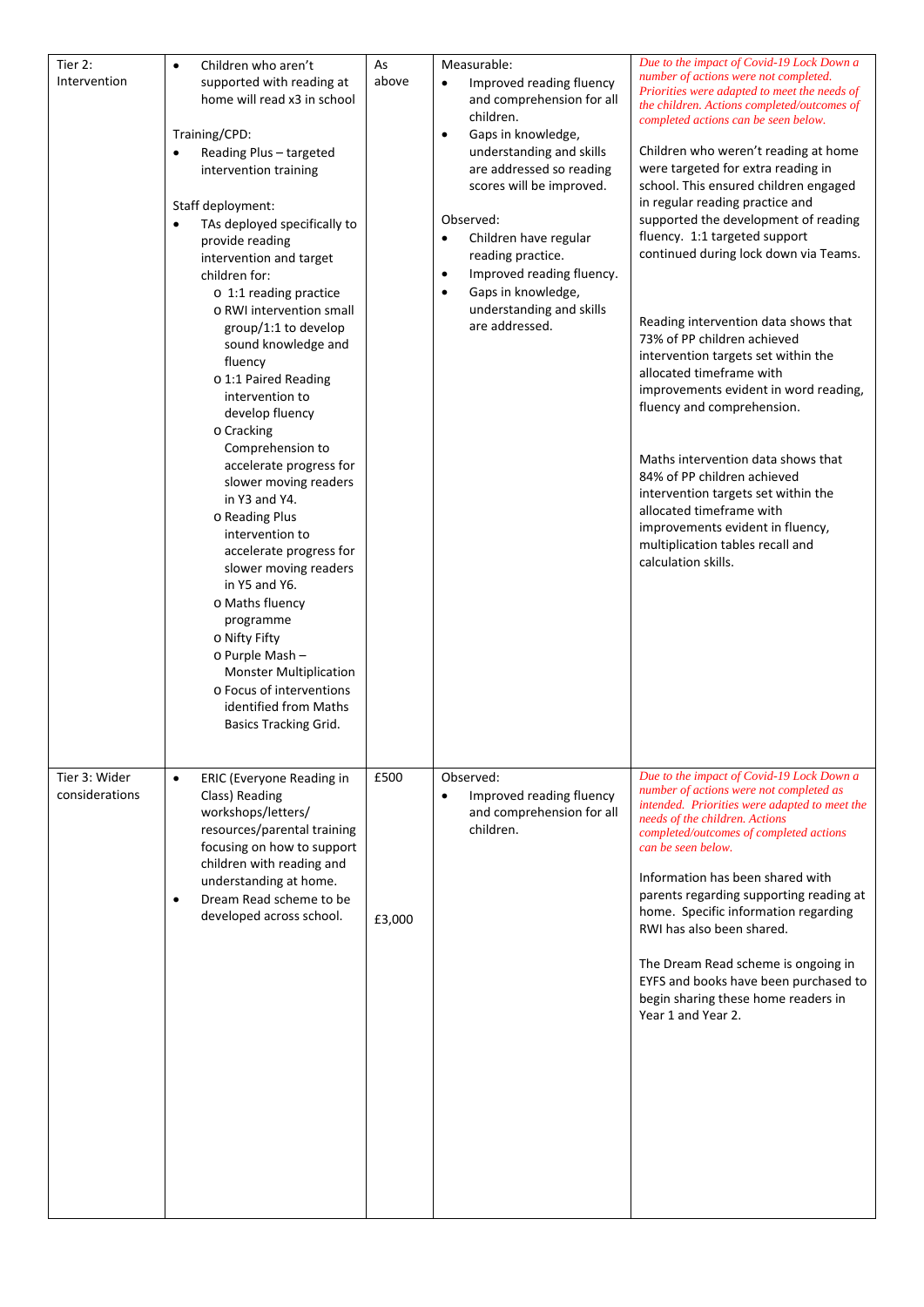## **Non-Academic Barrier Spend:**

Barrier NA1: The emotional resilience of some pupils eligible for pupil premium is low when compared to their peers. This can affect their ability to concentrate on academic activities, especially when tasks are challenging.

| Budget: £30,123   | Action                                              | Spend   | <b>Desired impact</b>                                     | <b>Actual Impact</b>                                                            |
|-------------------|-----------------------------------------------------|---------|-----------------------------------------------------------|---------------------------------------------------------------------------------|
| Tier 1: Classroom | Training/CPD:                                       | £500    | Observed:                                                 | Actions not completed due to Covid-19 Lock                                      |
|                   | Training provided to all<br>$\bullet$               |         | Children show<br>$\bullet$                                | Down.                                                                           |
|                   | staff in relation to                                |         | persistence in their                                      | Resilience has been consistently                                                |
|                   | promoting resilience in                             |         | learning and are not                                      | promoted through school's PRIDE system.                                         |
|                   | children.                                           |         | deterred by setbacks,<br>mistakes and errors.             | The Recovery Curriculum has also                                                |
|                   |                                                     |         |                                                           | supported the development of resilience.                                        |
|                   |                                                     |         |                                                           | These two initiatives have positively                                           |
|                   |                                                     |         |                                                           | impacted children's learning dispositions                                       |
|                   |                                                     |         |                                                           | and children's engagement in learning.                                          |
|                   |                                                     |         |                                                           | There is a noticeable improvement in                                            |
|                   |                                                     |         |                                                           | their confidence, independence and<br>resilience seen within the classroom and  |
|                   |                                                     |         |                                                           | in all areas of school life.                                                    |
| Tier 2:           | <b>Staff Deployment:</b>                            | £29,623 | Measurable:                                               | Due to the impact of Covid-19 Lock Down a                                       |
| Intervention      | A significant proportion of<br>$\bullet$            |         | Measurable start/end<br>$\bullet$                         | number of actions were not completed as                                         |
|                   | our disadvantaged pupils                            |         | scores, linked to specific                                | intended. Priorities were adapted to meet the<br>needs of the children. Actions |
|                   | have social and emotional                           |         | programmes, will be                                       | completed/outcomes of completed actions can                                     |
|                   | difficulties including                              |         | used to determine                                         | be seen below.                                                                  |
|                   | anxiety, low self-esteem                            |         | progress within social                                    |                                                                                 |
|                   | and poor social skills. As a                        |         | and emotional                                             | SEMH intervention data shows that 94%                                           |
|                   | result, we deploy our                               |         | interventions.                                            | of PP children achieved desired outcomes                                        |
|                   | School Counsellor and                               |         | Observed:                                                 | within the allocated timeframe. This is                                         |
|                   | Behaviour Manager, to run<br>afternoon intervention |         | Children are happy,<br>$\bullet$<br>confident, secure and | evident through increased levels of                                             |
|                   | sessions for targeted                               |         | engage will with learning                                 | engagement, improved self-confidence,                                           |
|                   | pupils. These sessions                              |         |                                                           | independence and resilience.                                                    |
|                   | focus on improving                                  |         |                                                           |                                                                                 |
|                   | attainment by improving                             |         |                                                           |                                                                                 |
|                   | the social and emotional                            |         |                                                           |                                                                                 |
|                   | dimensions of learning, as                          |         |                                                           |                                                                                 |
|                   | opposed to focusing                                 |         |                                                           |                                                                                 |
|                   | directly on the academic or                         |         |                                                           |                                                                                 |
|                   | cognitive elements of                               |         |                                                           |                                                                                 |
|                   | learning while supporting<br>good mental health.    |         |                                                           |                                                                                 |
|                   |                                                     |         |                                                           |                                                                                 |
|                   | In addition to this we will<br>$\bullet$            |         |                                                           |                                                                                 |
|                   | offer Listening Matters,                            |         |                                                           |                                                                                 |
|                   | Cognitive Behaviour                                 |         |                                                           |                                                                                 |
|                   | Therapy and Therapeutic                             |         |                                                           |                                                                                 |
|                   | Story Writing, Drawing and                          |         |                                                           |                                                                                 |
|                   | Talking Therapy, Relax                              |         |                                                           |                                                                                 |
|                   | Kids.                                               |         |                                                           |                                                                                 |
| Tier 3: Wider     | N/a<br>$\bullet$                                    | N/a     | N/a<br>$\bullet$                                          |                                                                                 |
| considerations    |                                                     |         |                                                           |                                                                                 |

Barrier NA2: Low attendance rates impact on the ability to access learning

| Budget: £6,308                  | Action                                                                                                         | Spend  | <b>Desired impact</b>                                                                                                       | <b>Actual Impact</b>                                                                                                                                                                                                                                            |
|---------------------------------|----------------------------------------------------------------------------------------------------------------|--------|-----------------------------------------------------------------------------------------------------------------------------|-----------------------------------------------------------------------------------------------------------------------------------------------------------------------------------------------------------------------------------------------------------------|
| Tier 1: Classroom               | N/a                                                                                                            | N/a    | N/a                                                                                                                         |                                                                                                                                                                                                                                                                 |
| Tier 2:<br>Intervention         | N/a                                                                                                            | N/a    | N/a                                                                                                                         |                                                                                                                                                                                                                                                                 |
| Tier 3: Wider<br>considerations | Staff deployment:<br>Inclusion manager<br>deployed specifically to<br>provide support to improve<br>attendance | £5,000 | Measurable:<br>Monitor the impact of<br>٠<br>actions through on-<br>going (half termly and<br>termly) reporting<br>systems. | Due to the impact of Covid-19 Lock Down a<br>number of actions could not be completed in<br>the way they had initially been planned.<br>Actions/priorities were adapted to meet the<br>needs of the children and their families during<br>the Lock Down period. |
|                                 | To support vulnerable families                                                                                 | £1.308 | Improved attendance                                                                                                         | During lock down, disadvantaged pupils                                                                                                                                                                                                                          |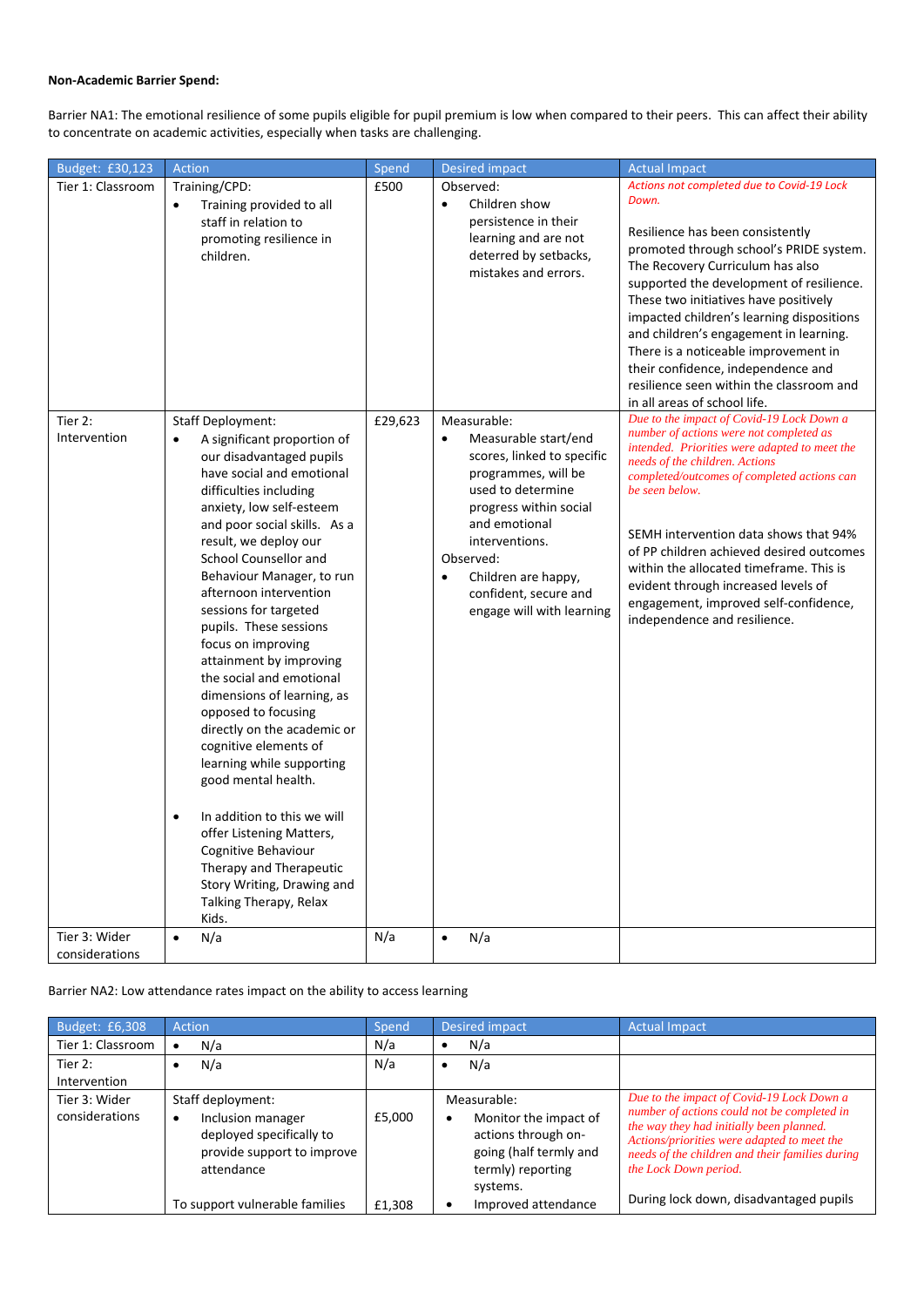| with promoting good<br>attendance in school and good<br>punctuality we will:<br>closely track attendance.<br>$\bullet$<br>intervene early to offer<br>$\bullet$<br>support to families who are<br>struggling to get children<br>to attend school.<br>implement systems for<br>$\bullet$<br>tracking and taking action<br>against parents whose<br>children are persistently<br>absent (repeatedly over<br>time); refer to LA to<br>consider enforcement<br>action.<br>offer funded breakfast club<br>$\bullet$<br>places to targeted families.<br>establish special<br>$\bullet$<br>events/prize giving<br>opportunities to reward<br>good/improved<br>attendance. | figures | were identified who required regular<br>contact due to a range of circumstances<br>including, poor attendance and poor<br>engagement with school. Phone calls<br>were completed on a weekly, fortnightly<br>or 3 weekly basis depending on need.<br>This contact was supportive and<br>encouraged remote learning attendance<br>and maintained positive relationships.<br>Throughout the pandemic school<br>adopted a supportive role:<br>• providing on call 1:1 support for<br>parents to enable children to access<br>home learning;<br>• setting up and delivering devices for<br>those children who did not have access to<br>appropriate communication technology;<br>• providing free data to families to<br>ensure pupils could access home learning<br>without limited home budgets being<br>affected;<br>• a PRIDE assembly was completed<br>weekly via video. Prizes were given for<br>attendance, engagement and effort<br>throughout the pandemic. This<br>encouraged pupil participation.<br>Impact was limited, as some children<br>found it challenging to engage with<br>learning at home to the same extent as<br>they would have in school e.g. some<br>families had multiple children needing to<br>engage in learning at the same time,<br>some parents lacked confidence to<br>engage, even with support.<br>• Attendance of PP pupils has increased<br>slightly in 2020-21 compared to last<br>year's figures 2019-20.<br>• 86% of pupils who were PA last year<br>have improved attendance this year<br>2020-21<br>• 71% of pupils who were PA last year<br>have improved attendance by at least<br>10% this year 2020-21 |
|--------------------------------------------------------------------------------------------------------------------------------------------------------------------------------------------------------------------------------------------------------------------------------------------------------------------------------------------------------------------------------------------------------------------------------------------------------------------------------------------------------------------------------------------------------------------------------------------------------------------------------------------------------------------|---------|---------------------------------------------------------------------------------------------------------------------------------------------------------------------------------------------------------------------------------------------------------------------------------------------------------------------------------------------------------------------------------------------------------------------------------------------------------------------------------------------------------------------------------------------------------------------------------------------------------------------------------------------------------------------------------------------------------------------------------------------------------------------------------------------------------------------------------------------------------------------------------------------------------------------------------------------------------------------------------------------------------------------------------------------------------------------------------------------------------------------------------------------------------------------------------------------------------------------------------------------------------------------------------------------------------------------------------------------------------------------------------------------------------------------------------------------------------------------------------------------------------------------------------------------------------------------------------------------------------------------------------------------------|

Barrier NA3: Lack of sufficient funds at home to ensure access to a wide range of educational and cultural experiences

| Budget: £7,000                  | <b>Action</b>                                                                                                                                                                                                                                                                                                           | Spend            | <b>Desired impact</b>                                                                                                    | <b>Actual Impact</b>                                                                                                                                                                                                                                                                              |
|---------------------------------|-------------------------------------------------------------------------------------------------------------------------------------------------------------------------------------------------------------------------------------------------------------------------------------------------------------------------|------------------|--------------------------------------------------------------------------------------------------------------------------|---------------------------------------------------------------------------------------------------------------------------------------------------------------------------------------------------------------------------------------------------------------------------------------------------|
| Tier 1: Classroom               | N/a                                                                                                                                                                                                                                                                                                                     | N/a              | N/a                                                                                                                      |                                                                                                                                                                                                                                                                                                   |
| Tier 2:<br>Intervention         | N/a<br>$\bullet$                                                                                                                                                                                                                                                                                                        | N/a              | N/a<br>$\bullet$                                                                                                         |                                                                                                                                                                                                                                                                                                   |
| Tier 3: Wider<br>considerations | School will contribute<br>$\bullet$<br>funding for disadvantaged<br>children's wider curriculum<br>opportunities e.g. visits<br>and visitors.<br>School will contribute<br>٠<br>funding for disadvantaged<br>children's wider<br>opportunities e.g. music<br>tuition, payment for after<br>school clubs, pupil specific | £2,000<br>£5,000 | Observed:<br>Children engage<br>positively with wider<br>curriculum opportunities<br>and gain a range of<br>experiences. | Due to the impact of Covid-19 Lock Down<br>actions were limited. Covid-19 restrictions and<br>Lock Down, limited opportunities for children<br>to access a rich range of experiences.<br><b>Visitors</b><br>Adam Bushnell<br>PE coaching (SSP)<br>MindfulMinis (SEMH)<br>HoopStarz<br>Bikeability |